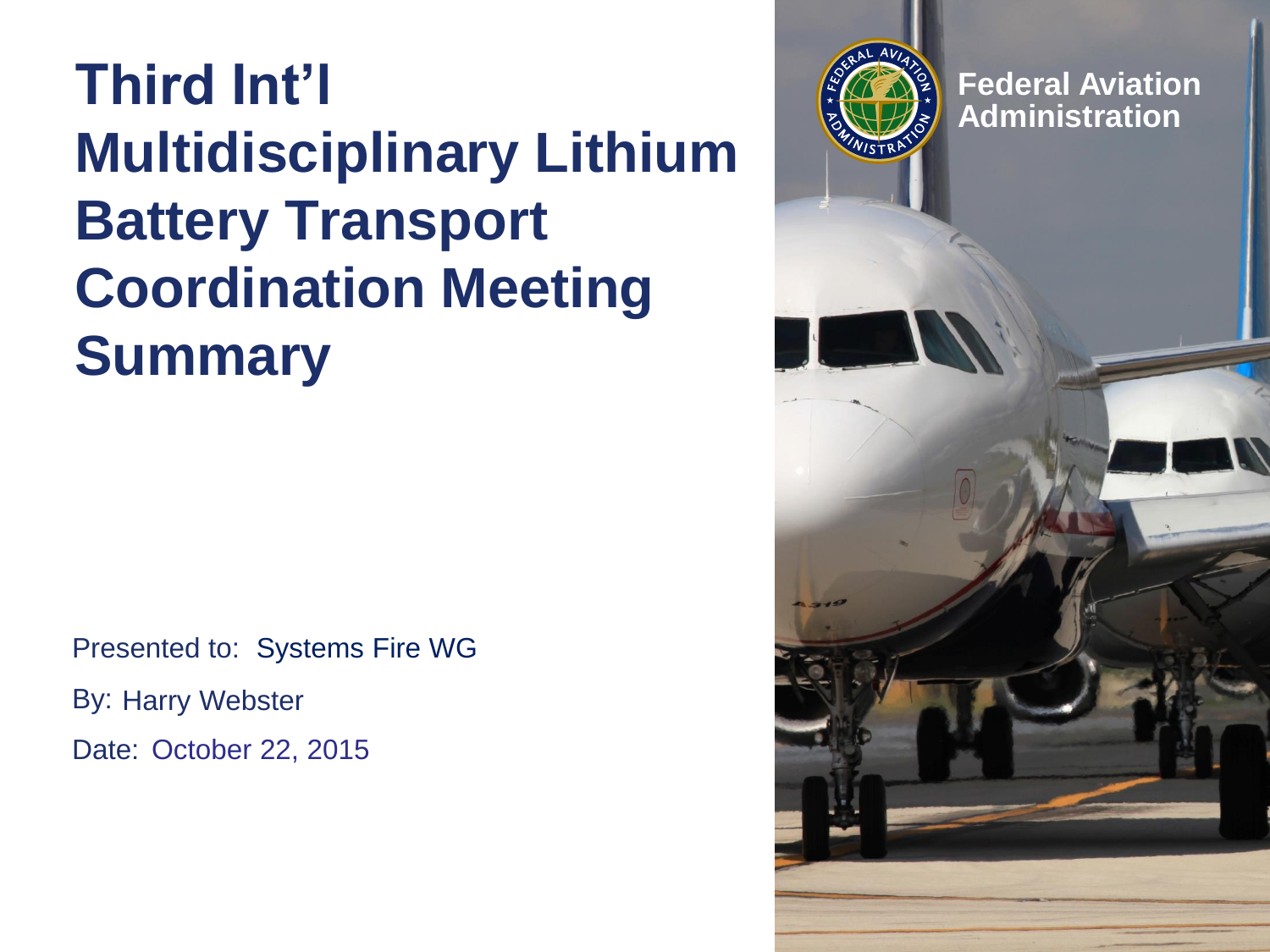**International Multidisciplinary Lithium Battery Transport Coordination Meeting**

> **Third Meeting Montreal, Canada July 28-30, 2015**

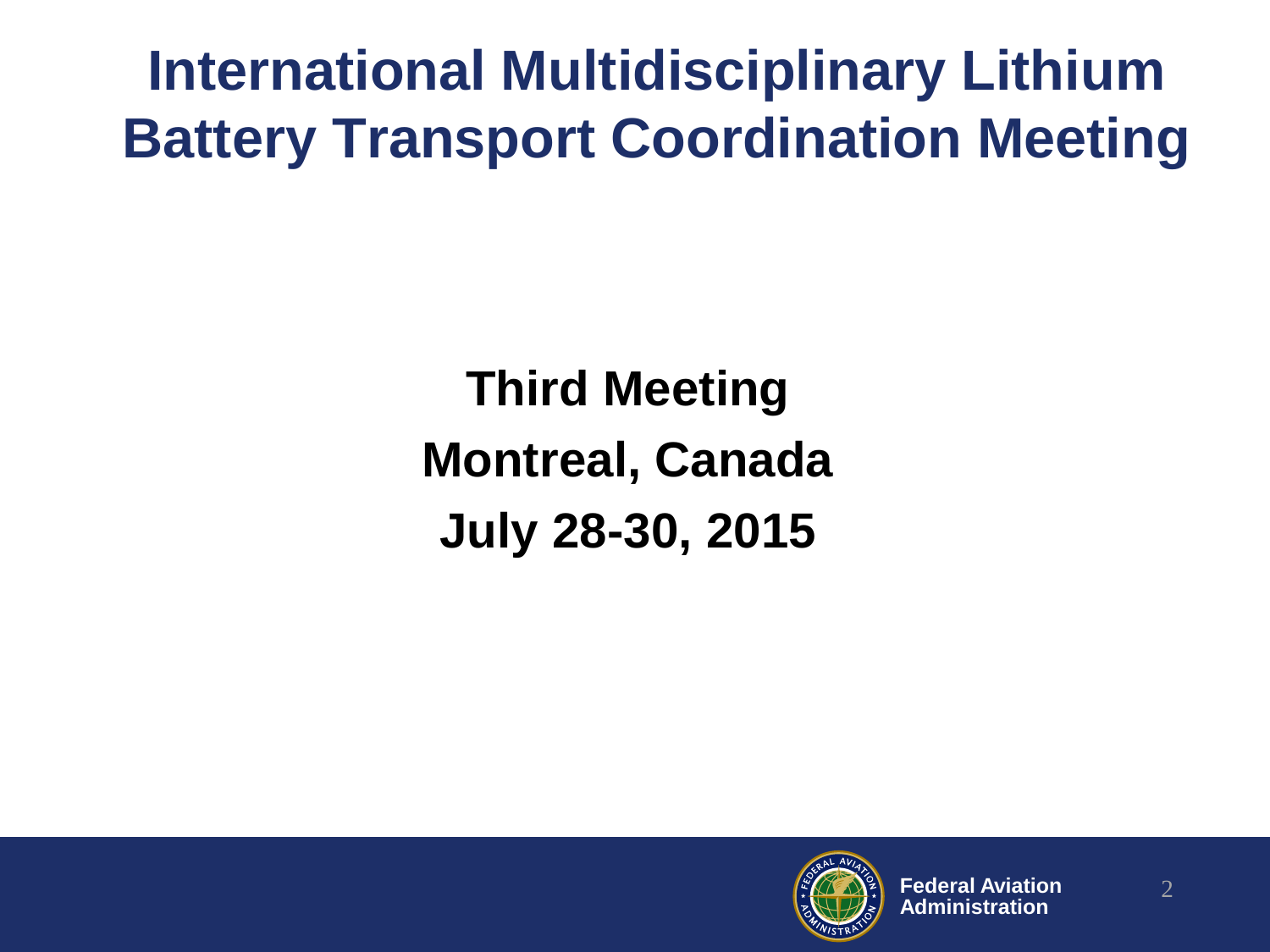#### **Goals**

- **To permit safe transport of lithium batteries by air.**
- **Considerations:**
	- ICCAIA/IFALPA call for ban of the shipment of lithium-ion batteries as cargo on passenger aircraft until safe means of transport are developed.
	- Boeing/Airbus notice to operators
		- Cargo compartment fire protection systems are not designed for fires of this type
		- recommend operators perform a Safety Risk Assessment.
	- Several large operators have voluntarily instituted bans on transport of lithium batteries.
	- New FAA flammable vent gas data

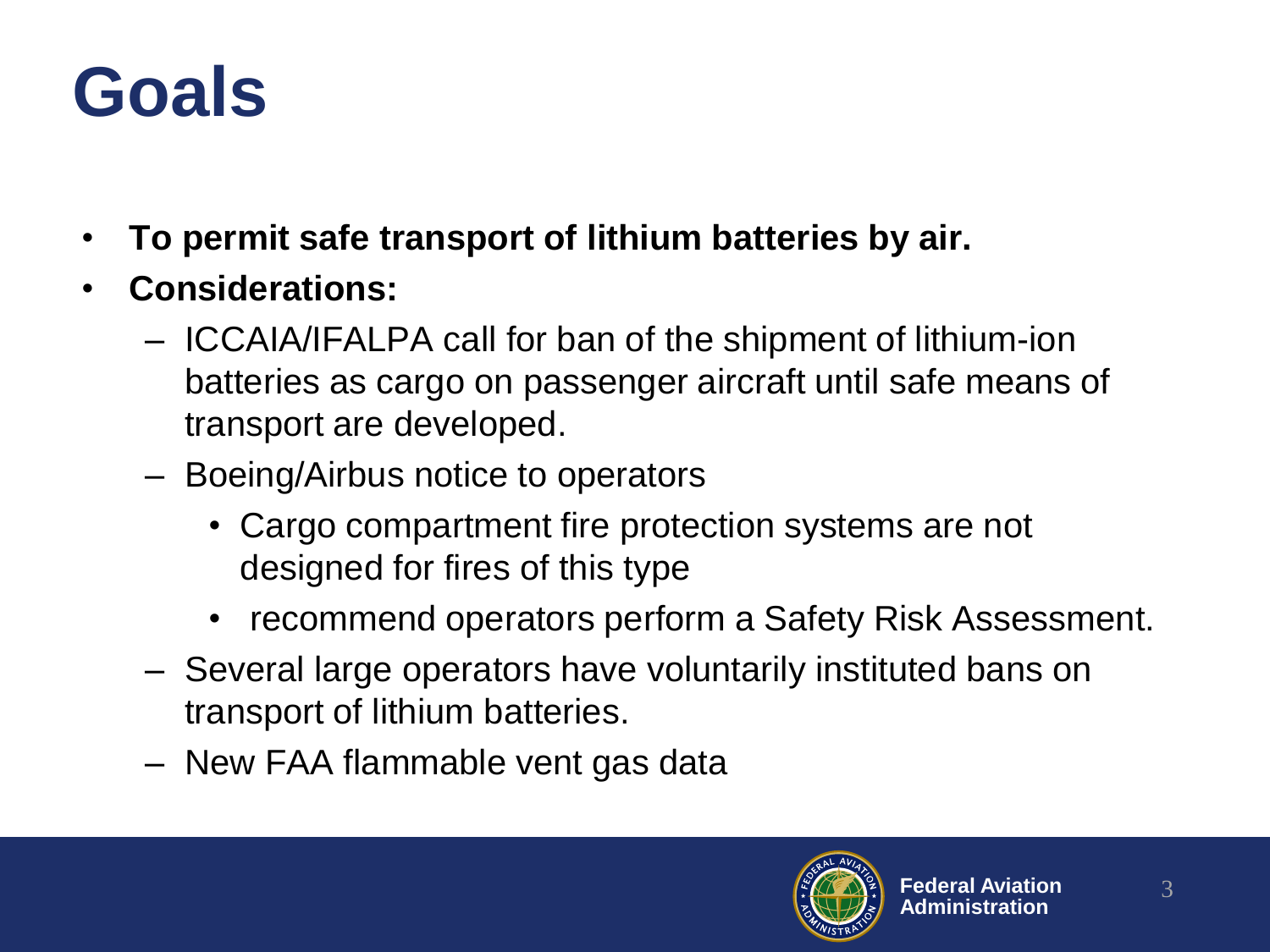# **Objective**

- **Develop performance standards, including packaging performance standards as part of a comprehensive strategy to mitigate risks posed by lithium batteries as cargo.**
- **The meeting developed high-level packaging performance standards as a basis for the development of more detailed standards.**

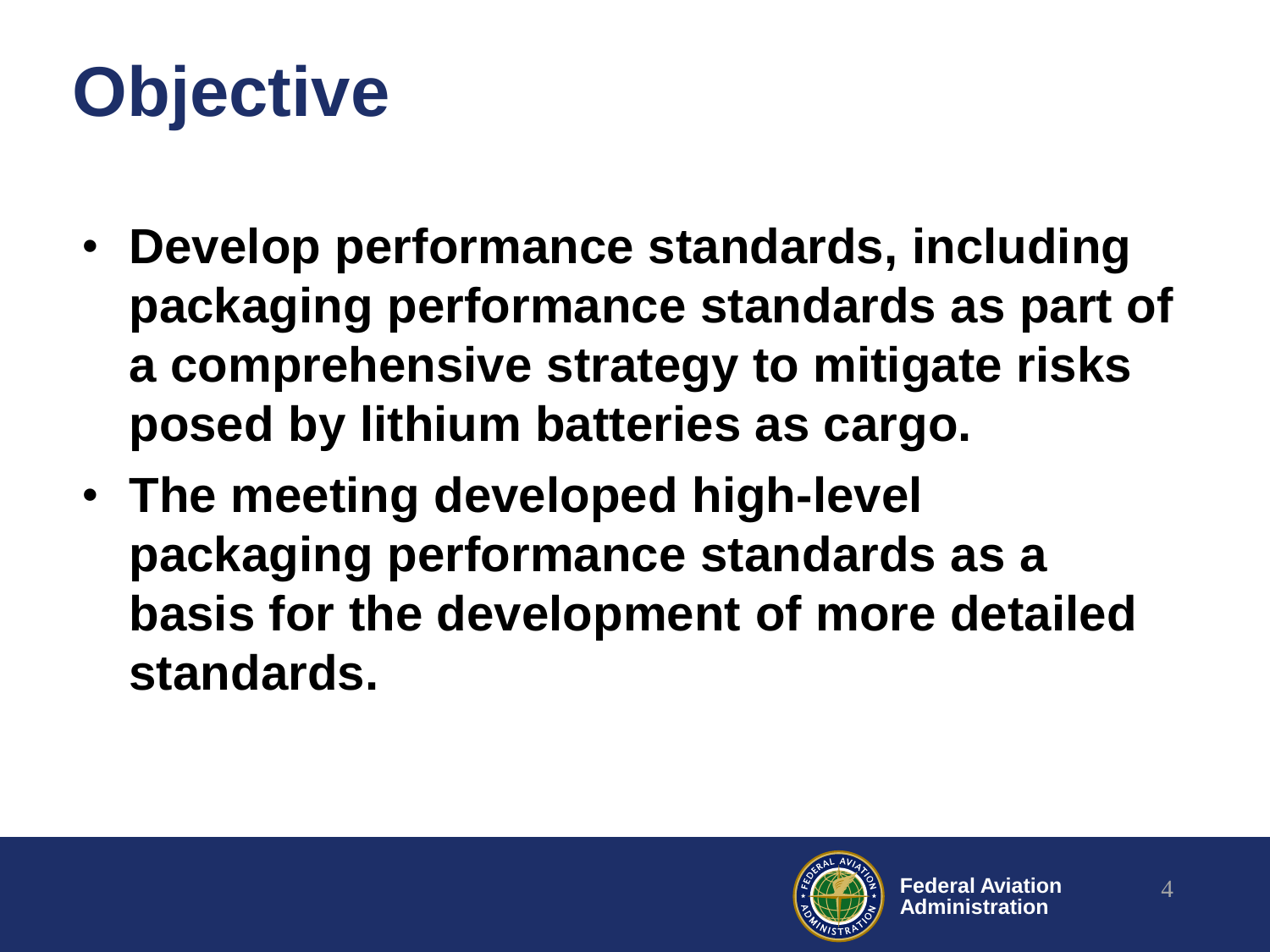# **Packaging Performance Standard**

- **Discussion on definition of "high density" shipments:**
	- "Quantities of lithium batteries which had the potential to overwhelm the cargo compartment fire protection features"
- **Discussion on external fire threats**
	- There was no consensus on whether there should be consideration of effects of an external fire event on the package. The airframe manufacturers expressed the need to consider the external fire threat.

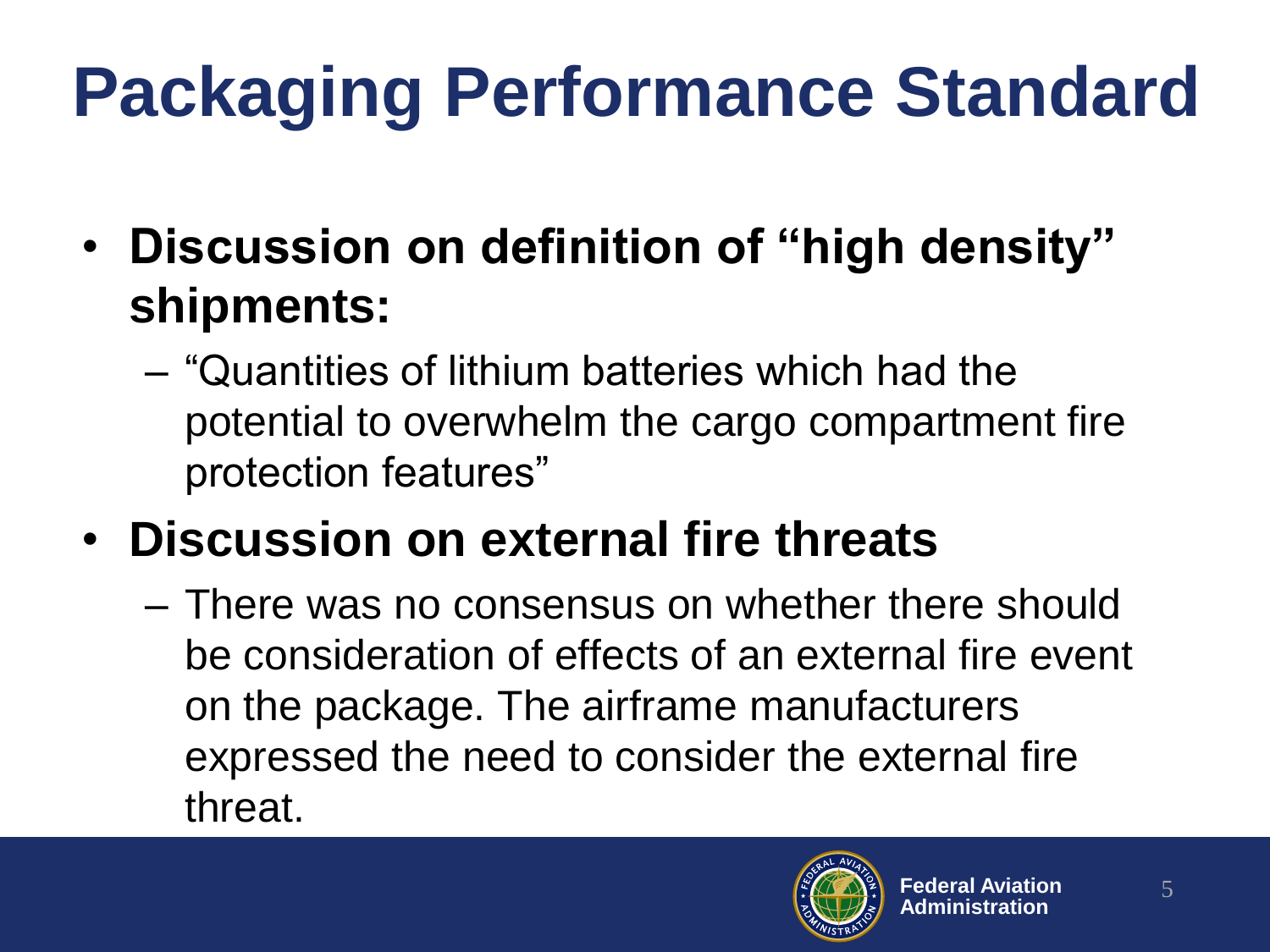# **High Level Packaging Standards**

- **The meeting agreed to the following standards to be appropriate to mitigate the risks posed by a fire developing inside a package containing lithium batteries or cells and determined that they could be met at either the package or battery / cell level**
	- 1. No hazardous amount of flame is allowed outside the package;

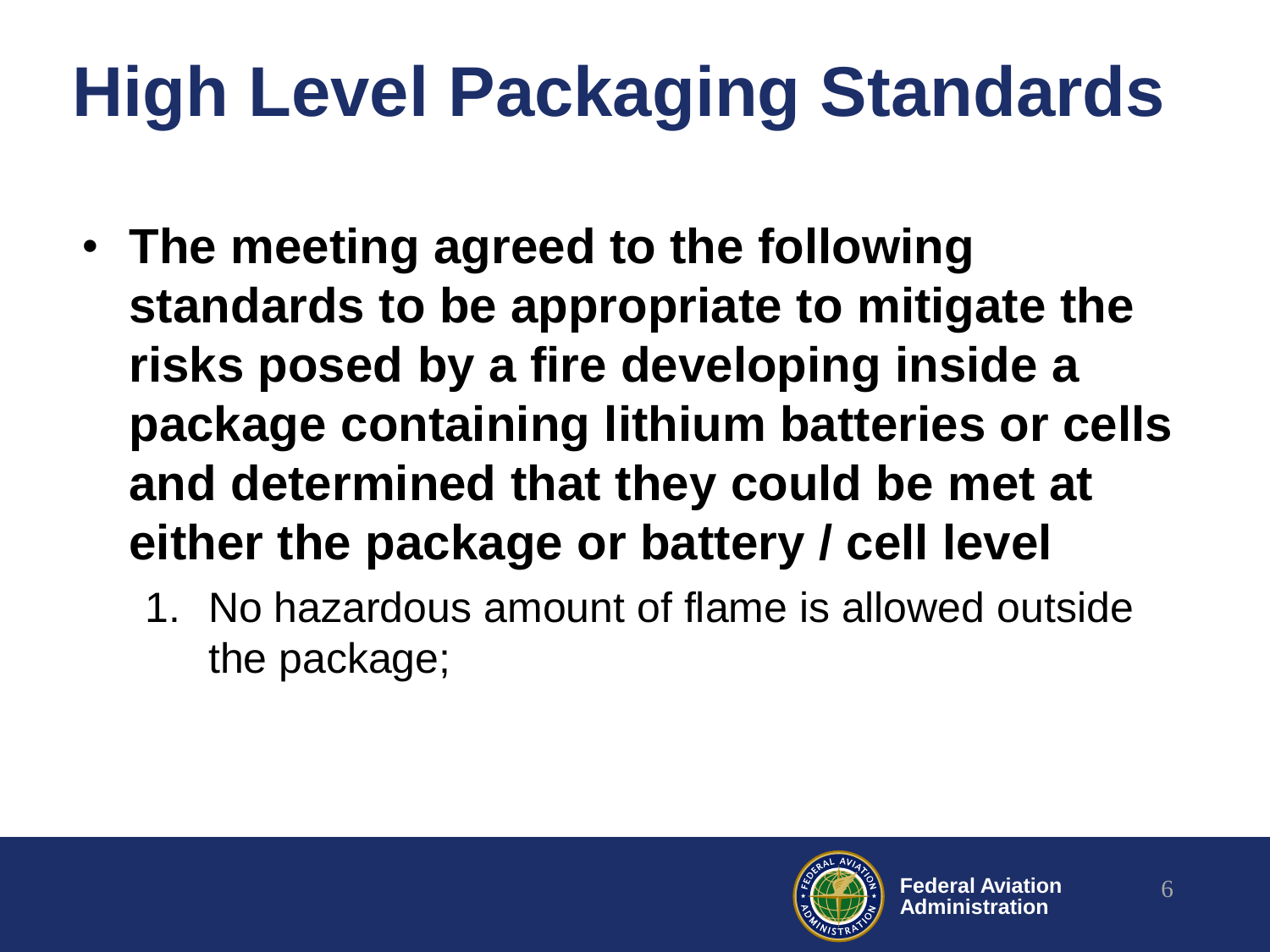# **High Level Packaging Standards**

- 2. The external surface temperature of the package cannot exceed the amount that would ignite adjacent packing material or cause batteries or cells in adjacent packages to go into thermal runaway
- 3. No hazardous fragments can exit the package and the package must maintain structural integrity; and
- 4. The quantity of flammable vapor must be less than the amount of gas that when mixed with air and ignited could cause a pressure pulse in a volume that could dislodge the overpressure panels of the compartment or damage the cargo liner.

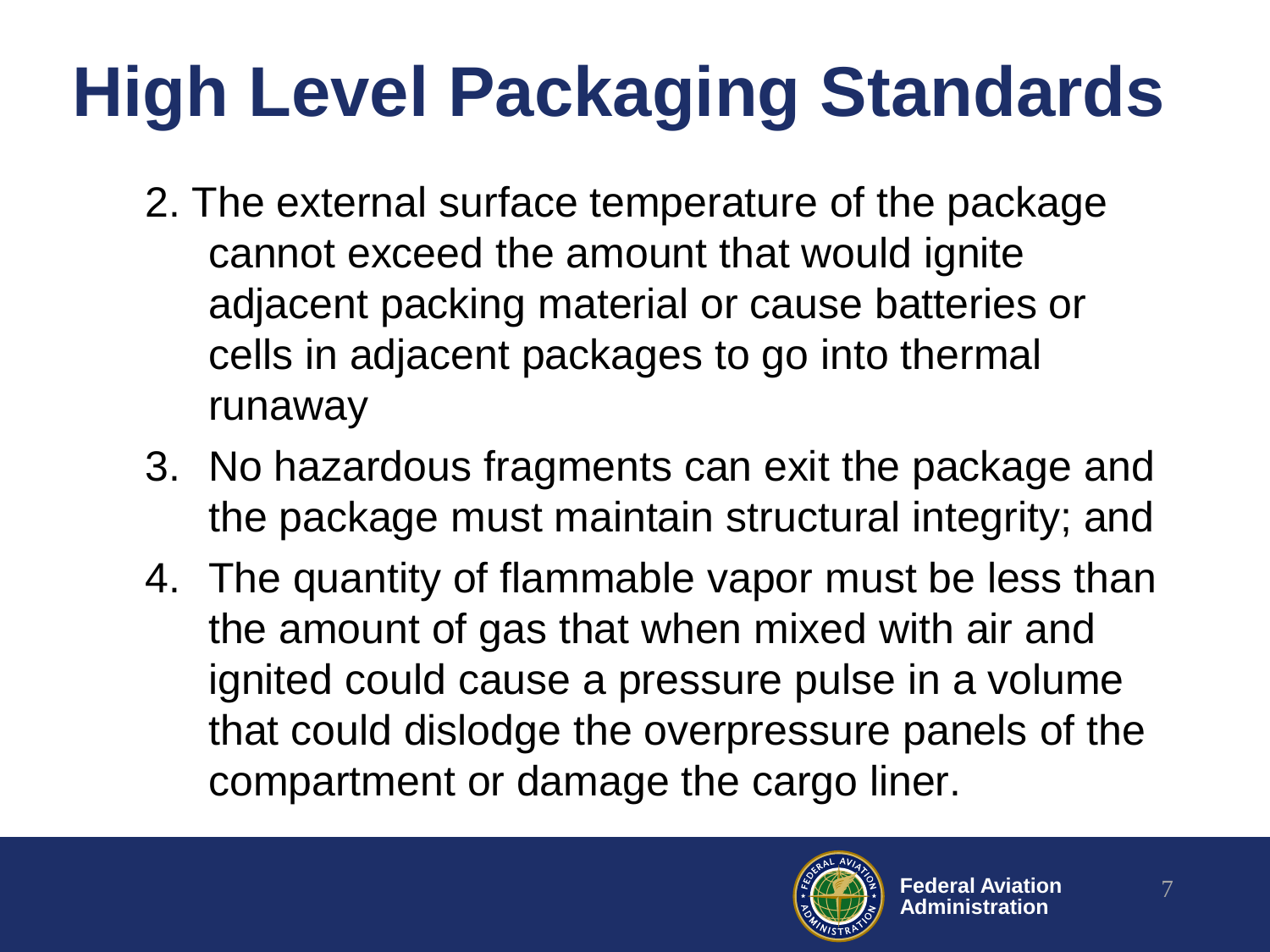## **Interim Recommendations**

- **Noting that a performance standard could take years to develop, interim measures were discussed. The need for a multi-layered mitigation strategy was emphasized**
- **The meeting recommended that operators perform a safety risk assessment**
	- Consider types and quantities of lithium batteries being transported
	- Consider limited capabilities of the fire protection systems in the event of a lithium battery fire.
	- Recommended that SRA guidance be developed for operators and regulators.

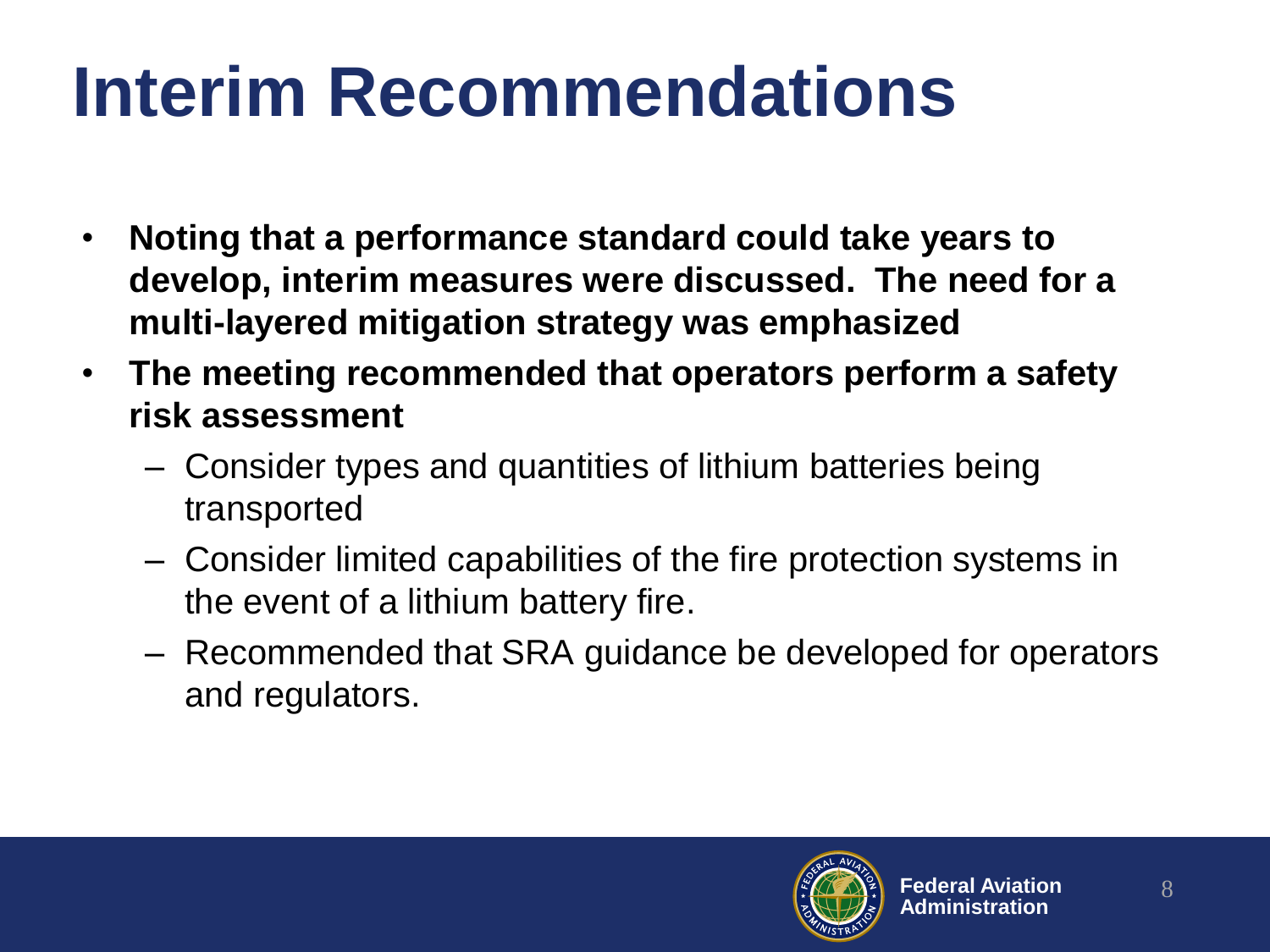## **Interim Recommendations**

- **Mitigation measures were discussed**
	- Reduced state of charge.
		- Low states of charge reduce or prevent propagation of thermal runaway.
		- Potential for cell degradation if charge is too low.
		- May be suitable for some cell chemistries
		- Difficult to regulate and oversee.
	- Cargo loading controls
		- Limit the number of batteries in one place
		- Segregate from other dangerous goods
		- Section II discussed
		- FCC / Fire resistant ULDs

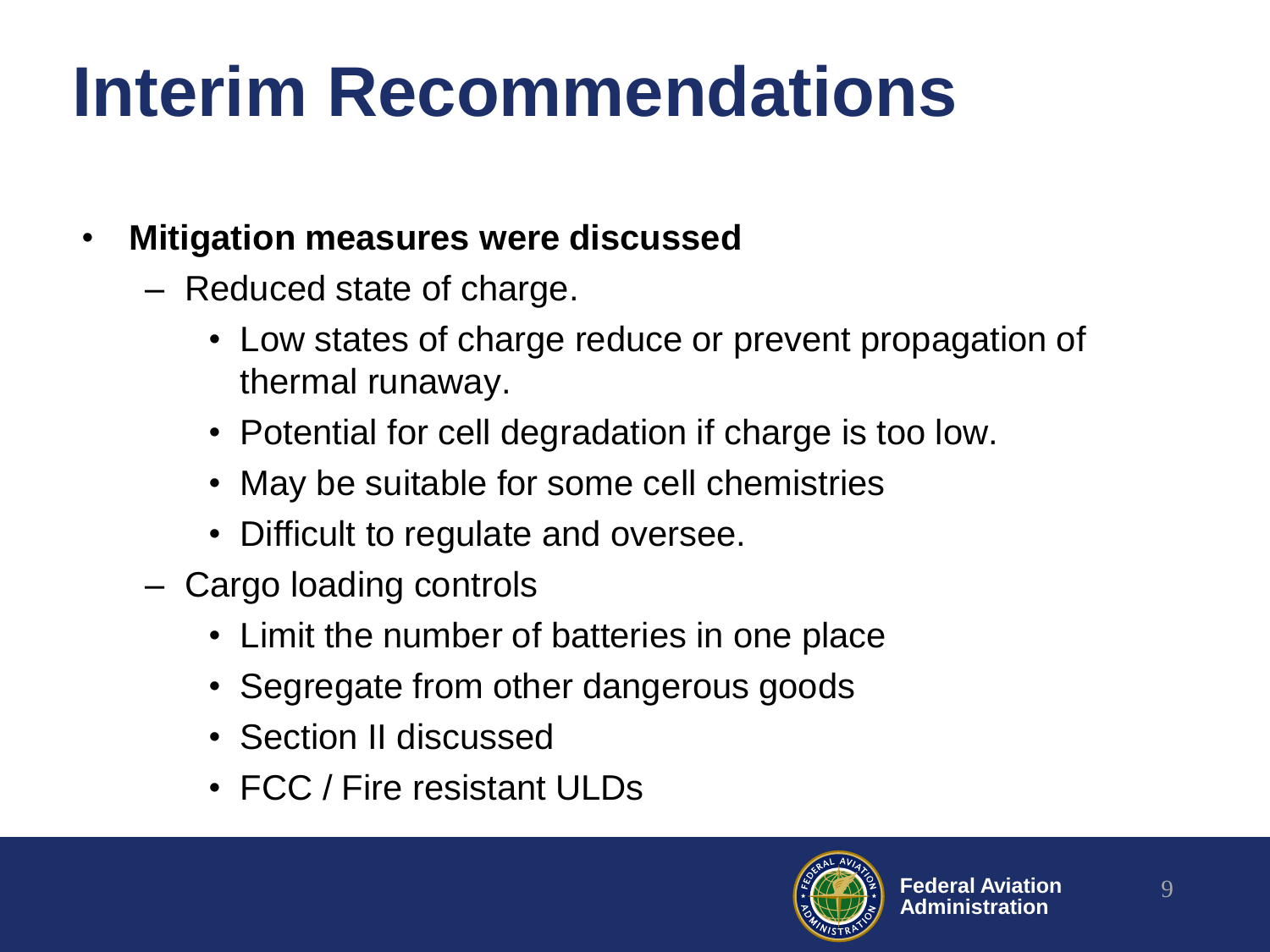### **Conclusions**

- **Development of a detailed package performance standard based on the high level standards is needed.**
- **Airframe manufacturers stated that the concerns raised in the notice to operators and recommendations which were provided to them would remain until safer conditions were established and implemented to safely transport lithium batteries. A formal proposal will be brought to the next DGP meeting.**

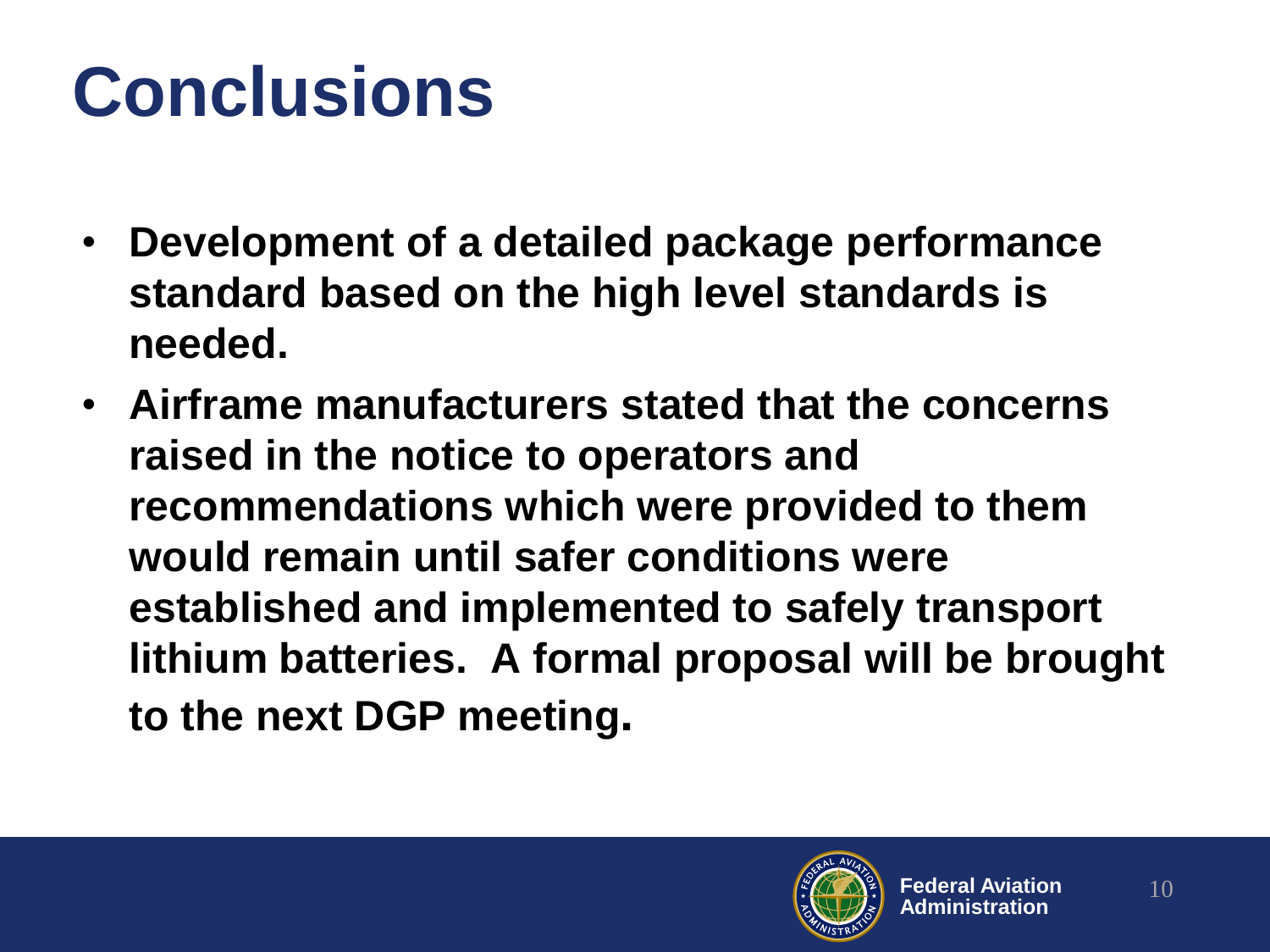## **Meeting Report**

- **The full report of the third International Multidisciplinary Lithium Battery Transport Coordination Meeting is available on the ICAO Dangerous Goods Panel web site:**
- **http://www.icao.int/safety/DangerousGoods/Third% 20International%20Multidisciplinary%20Lithium%20 Batt/Discussion%20of%20Issues%20Regarding%20 Performance-**

**Based%20Standard%20for%20Air%20Transportatio n%20of%20Lithium%20Batteries.pdf**